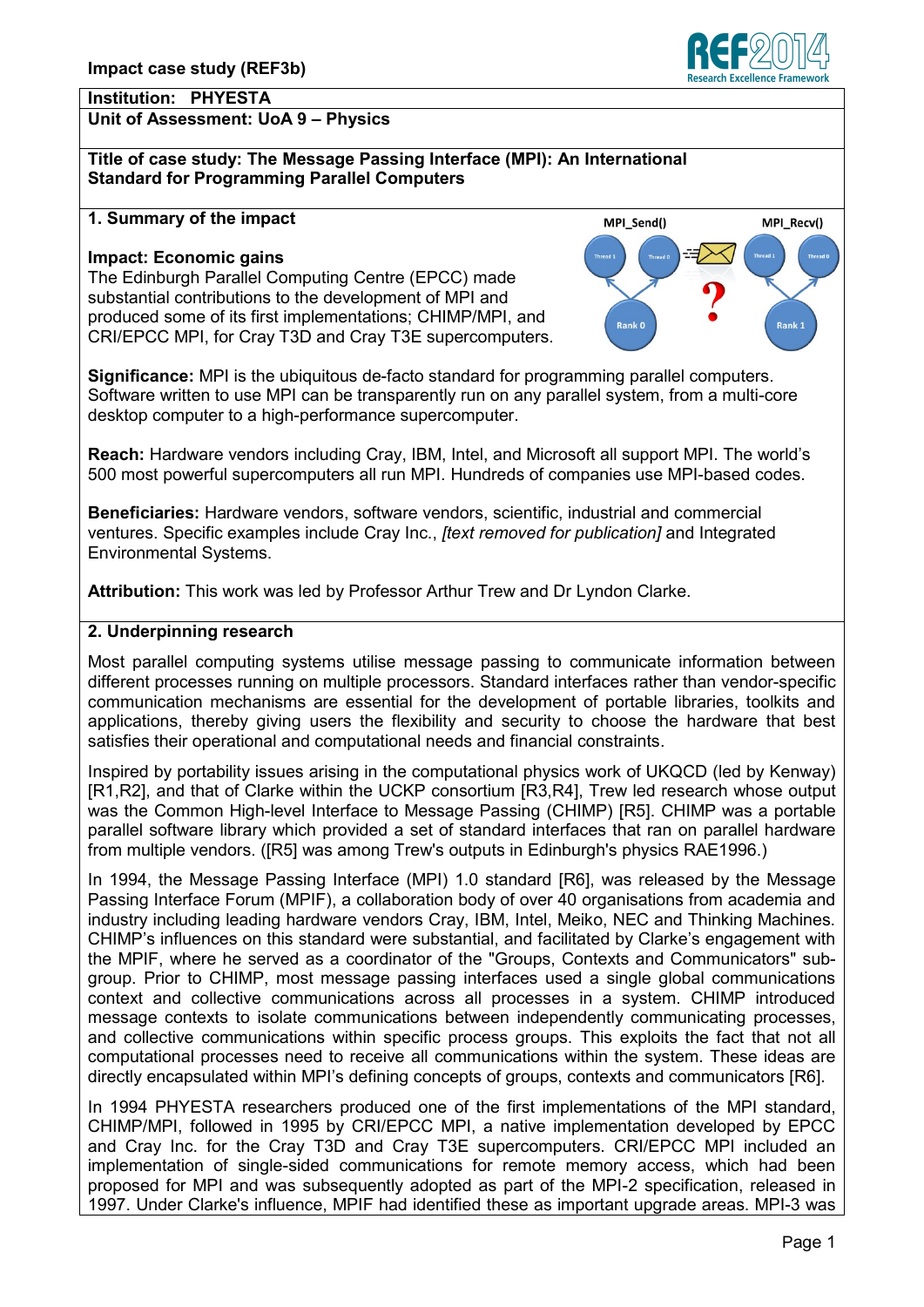

published in September 2012 and continues to acknowledge the important contributions made by EPCC, who in turn continue to contribute to the work of the MPI Forum. Scopus, ScienceDirect, CiteSeerX and Google Scholar yield 7200, 2900, 3900 and 22100 articles respectively, featuring the terms "MPI" and "message passing interface", published between 1993 and the present.

## **Personnel:**

Key PHYESTA researchers involved were Professor Richard Kenway (1993-present), Professor Arthur Trew (1993-present) and Dr. Lyndon Clarke (EPCC research staff, 1993-1999). Kenway led EPCC as its Director until 1997 and remains its Chairman. Trew was its Consultancy Manager while directly involved in this research [R5], then EPCC Director from 1997 to 2008. Trew was returned as Category A in Physics in RAE1996 and RAE2008, since when he has been Head of the School of Physics and Astronomy in Edinburgh.

### **3. References to the research**

The quality of the work is best illustrated by [R2], [R4], [R5] and [R6]. *[Number of citations]*

| [R1] | N. Stanford (for UKQCD collaboration), Portable QCD codes for Massively<br>Parallel Processors, Nucl. Phys. Proc. Suppl. 34, 817-819 (1994);                                                                                 |
|------|------------------------------------------------------------------------------------------------------------------------------------------------------------------------------------------------------------------------------|
|      | http://www.arXiv.org/abs/hep-lat/9312010 [0]                                                                                                                                                                                 |
| [R2] | C. R. Alton et al (UKQCD collaboration), Light hadron spectrum and decay<br>constants in quenched lattice QCD, Phs. Rev. D 49, 474-485 (1994);                                                                               |
| [R3] | http://prd.aps.org/abstract/PRD/v49/i1/p474 1 [41]<br>L. J. Clarke, Parallel Processing for Ab Initio Total Energy Pseudopotentials,                                                                                         |
|      | Theoretica Chimica Acta 84, 325-334 (1993)                                                                                                                                                                                   |
|      | http://dx.doi.org/10.1007/BF01113271 [3]                                                                                                                                                                                     |
| [RA] | A. de Vita, I. Stich, M. J. Gillan, M. C. Payne and L. J. Clarke, Dynamics of<br>dissociative chemisorption: Cl2/Si(111)-(2x1), Phys. Rev. Lett. 71, 1276 (1993)<br>http://link.aps.org/doi/10.1103/PhysRevLett.71.1276 [49] |
| [R5] | R. A. A. Bruce, S. Chapple, N.B. MacDonald, A.S. Trew, S. Trewin. CHIMP and                                                                                                                                                  |
|      | PUL: Support for portable parallel computing. Future Generation Computer                                                                                                                                                     |
|      | Systems, 11, 211-219 (1995)                                                                                                                                                                                                  |
| [R6] | http://dx.doi.org/10.1016/0167-739X(94)00063-K [2 (Google Scholar)]<br>J. Dongarra, et al., "MPI - A Message-Passing Interface Standard". International                                                                      |
|      | Journal Of Supercomputer Applications And High Performance Computing, 8(3-4)                                                                                                                                                 |
|      | P. 165-416. September 1994. http://hpc.sagepub.com/content/8/3-4.toc [290                                                                                                                                                    |
|      | (Google Scholar)]                                                                                                                                                                                                            |
|      | Bibilographical Note / Role statement for Clarke: This special issue represents the                                                                                                                                          |
|      | initial full publication of the MPI Standard, v1.0 as a research output. This is listed<br>on WoS as a single article with 64 authors, and normally cited as such; WoS lists                                                 |
|      | 35 citations to it. (Scopus lists authorship as 'Anon' and captures only 3 citations                                                                                                                                         |
|      | despite there being 290 on Google Scholar.) Clarke is among 21 authors who                                                                                                                                                   |
|      | held 'positions of responsibility' for the creation of MPI. (The remaining 43 authors                                                                                                                                        |
|      | were 'active participants' in the development of MPI.) Specifically he is the second                                                                                                                                         |
|      | among 5 authors responsible for the "Groups Contexts and Communicators"                                                                                                                                                      |
|      | aspects of MPI (pp 311-356). These roles are explained in the open-access<br>edition of v1.0 (which is otherwise the same as the Journal publication) at                                                                     |
|      | http://www.mpi-forum.org/docs/mpi-1.0/mpi-10.ps                                                                                                                                                                              |
|      | and also in the 1995 html version ( $v1.1$ , with 'minor' changes from $v1.0$ ) at                                                                                                                                           |
|      | http://www.mpi-forum.org/docs/mpi-1.1/mpi-11-html/mpi-report.html                                                                                                                                                            |
|      |                                                                                                                                                                                                                              |

# **4. Details of the impact**

MPI is the ubiquitous de-facto standard for programming parallel systems. The role of EPCC in its development and implementation is acknowledged by independent authorities [S1, S2]. MPI can be used to run parallel applications on large-scale high performance computing (HPC)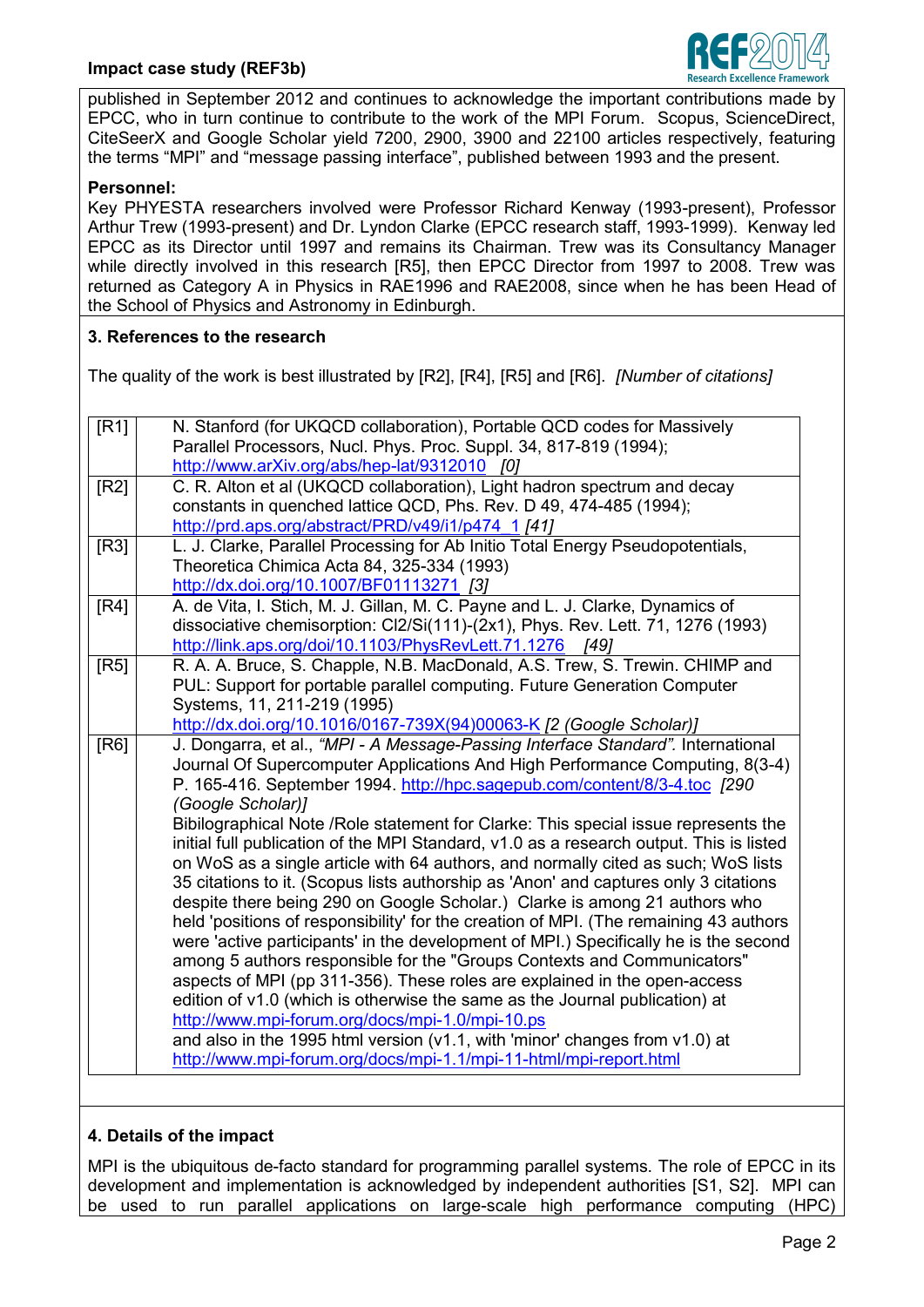

infrastructures, local clusters or multi-core desktop computers. To be compliant with the MPI standard, implementations *must* support the operations for point-to-point and collective communications, groups and communicators, which are the parts of MPI to which Clarke directly contributed. There are now myriad MPI implementations, both open source and commercial, many of which were produced (and many continually used) within the REF impact window. For example, MVAPICH, an open source derivative of MPICH, for use with high-performance networks, has recorded over 182,000 downloads and over 2,070 users in 70 countries, including 765 companies [S3]. Among these we cite IBM as an example of a leading HPC supplier using MPI [S4].

The 'top500' is a list of the most powerful super-computers published twice yearly [S5]. The benchmark used to rank these systems is Linpack, which is parallelised using MPI. Consequently, all top500 ranked supercomputers run MPI by definition. More significantly, the Linpack benchmark is itself chosen in large part because so many of the world's most powerful machines run MPIbased software applications on a frequent or continuous basis.

EPCC serves on the HPC Advisory Council [S6], which includes over 300 hardware and software vendors, HPC centres and selected end-users, including 3M, Bull, CDC, Dell, EPCC, Hitachi, HP, IBM, Intel, Microsoft, NEC Corporation of America, NVIDIA, Schlumberger, SGI, STFC, and Viglen. In the Council's online survey of best practices, covering 45 commercial packages, all but one uses MPI. These commercial packages span a range of applications including finite element analysis (ABAQUS-Dassault Systemes, MSC NASTRAN for MEA-MSC Software), material modelling (ABAQUS-Dassault Systemes), computational fluid dynamics (AcuSolve-Acusim, CFX and FLUENT-ANSYS, FLOW-3D-FLOW Science, OpenFOAM-OpenCFD Ltd, STAR-CCM+-CDadapco), molecular dynamics (D.E. Shaw Research), oil and gas reservoir simulation (ECLIPSE-Schlumberger), and crash simulation (LS-DYNA-Livermore Software Technology Corporation).

Without MPI, hardware vendors would face an inefficient marketplace for their hardware, as users would need to develop their software to use vendor-specific infrastructure which would limit the portability of their software, and so limit the ability of users to migrate to other hardware platforms. For software vendors, MPI opens up possibilities for users to seamlessly exploit multi-core, multiprocessor, cloud or supercomputer architectures, and so more readily access increased computing power. Since MPI's inception in 1994, EPCC/PHYESTA has collaborated with hardware and software vendors to exploit MPI to deliver these benefits within a commercial context. We next present some recent examples of this, which show how MPI has delivered economic impact. These are a small sample of the ways in which MPI is used daily in commerce and industry around the world (mostly with no PHYESTA involvement beyond its role in the development of MPI itself).

Cray Inc. have been a leading hardware vendor for over 40 years. In the early 90s Cray contributed to the development of the MPI specification. EPCC and Cray together developed one of the first MPI implementations, CRI/EPCC for the Cray T3D machine [R6]. Cray's Manager for Exoscale Research Europe states: *"Today, a Cray MPI library is distributed with every Cray system and is the dominant method of parallelisation used on Cray systems. Cray reported total revenue of over \$420 million in 2012, so this is a large industry which is heavily reliant on MPI and the work that EPCC contributed in this regard"* [F1]. Cray and EPCC continue to collaborate on programming model development and research, on MPI and other programming models, for example, enhancing MPI for exascale as part of the FP7 funded EPiGRAM project. Facts in this paragraph are confirmed in [F1].

### *[text removed for publication]*

In 2013, EPCC worked with Integrated Environmental Systems (IES). (This was done as part of SuperComputing Scotland, a joint EPCC-Scottish Enterprise programme [S7].) IES is the world's leading provider of software and consultancy services on energy efficiency within the built environment. IES's SunCast software allows architects and designers to analyse the sun's shadows and the effects of solar gains on the thermal performance and comfort of buildings. SunCast calculates the effect of the sun's rays on every surface at every hour of a design day, a total of 448 separate calculations. Porting SunCast to run over Microsoft MPI allows for the parallel processing of surfaces, one per processor. When a processor has completed a surface, it notifies the controlling processor of its results and that it is ready to be assigned another surface. With MPI, SunCast can now run on a supercomputer with order-of-magnitude time savings for analyses